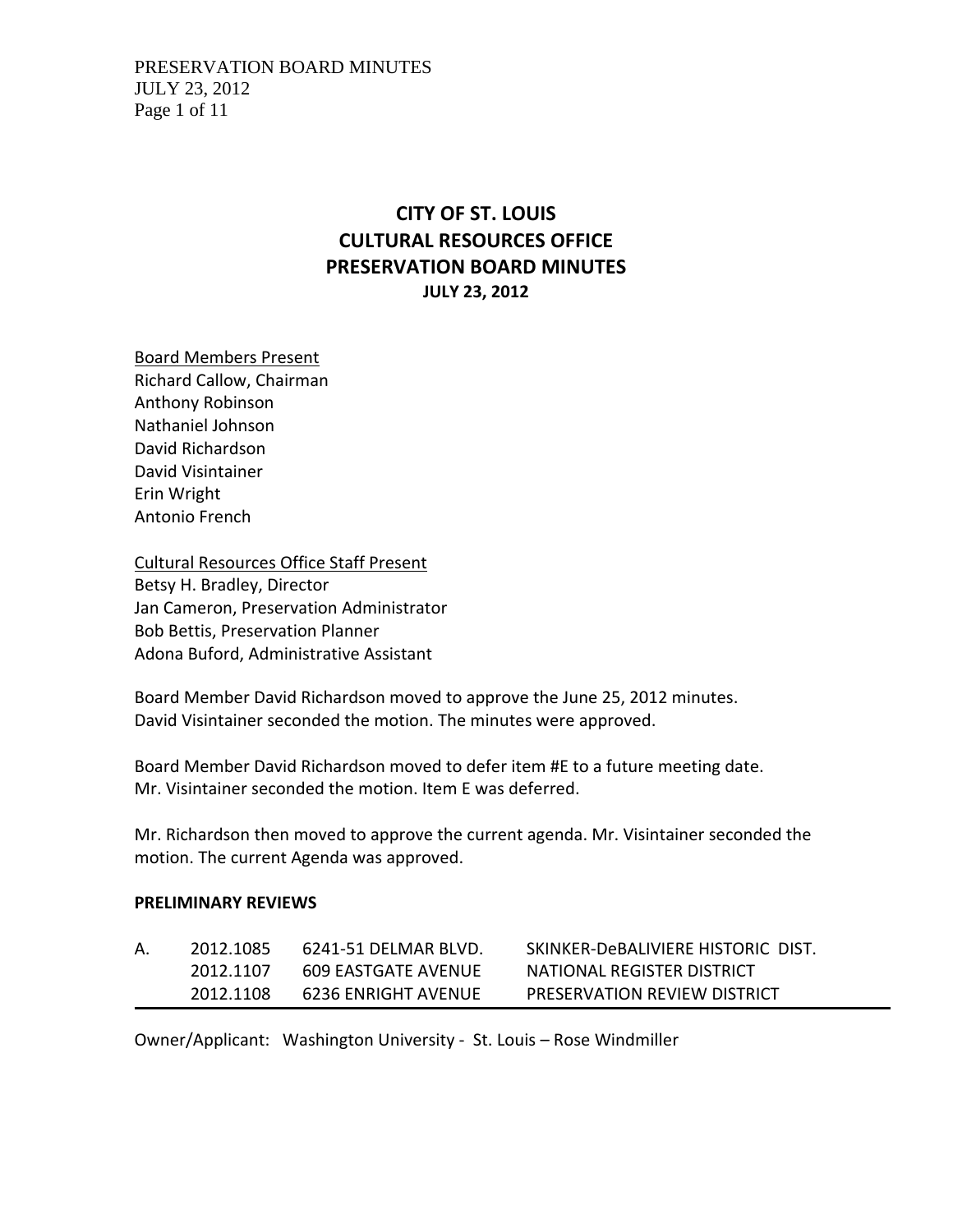# PRESERVATION BOARD MINUTES

| <b>JULY 23, 2012</b><br>Page 2 of 11 |                                                                                                                                                                                                                                                                                                                                              |
|--------------------------------------|----------------------------------------------------------------------------------------------------------------------------------------------------------------------------------------------------------------------------------------------------------------------------------------------------------------------------------------------|
| <b>DEMOLITION PLAN:</b>              | Preliminary review to demolish two (2) existing buildings as<br>part of larger project in St. Louis and University City to<br>construct five (5) new buildings.                                                                                                                                                                              |
| PROCEEDINGS:                         | Cultural Resources Office Director Betsy H. Bradley made a<br>PowerPoint presentation of the proposal, including the<br>background of the project and reviewed the criteria to be<br>used to consider a proposed demolition in Preservation<br>Review and Historic Districts.                                                                |
|                                      | Ms. Bradley stated that she had received an email indicating<br>Alderman Krewson's support for the project and<br>communication from three persons who were opposed to<br>the proposed demolitions.                                                                                                                                          |
|                                      | Rose Windmiller presented an overview of the Washington<br>University project and Randy Wilmot of William Rawn<br>Associates described the architectural analysis of the<br>contextual buildings in the historic district and the design<br>intent of the proposed new construction.                                                         |
|                                      | Ruth Keenoy, representing the Landmarks Association of St.<br>Louis, testified that the organization did not support the<br>demolitions.                                                                                                                                                                                                     |
| <b>FINDINGS OF FACTS:</b>            | The Preservation Board found that:                                                                                                                                                                                                                                                                                                           |
|                                      | 609-11 Eastgate and 6236 Enright are Merit buildings in<br>п<br>the definition of this Ordinance as they are contributing<br>buildings in an existing National Register Historic<br>District;                                                                                                                                                |
|                                      | the proposed demolition and new construction in the<br>City of St. Louis are part of a larger project, most of<br>which is in University City;                                                                                                                                                                                               |
|                                      | the Skinker-DeBaliviere Historic District Standards<br>٠<br>supports the retention and continued use of historic<br>buildings within the district, but also include a<br>Restoration and New Development Plan that<br>acknowledges that some new development might take<br>place on major thoroughfares, such as Delmar, in the<br>district; |
|                                      | the Skinker-DeBaliviere Historic District Standards do<br>٠<br>not discourage contemporary design when it is                                                                                                                                                                                                                                 |

harmonious with the historic, existing structures;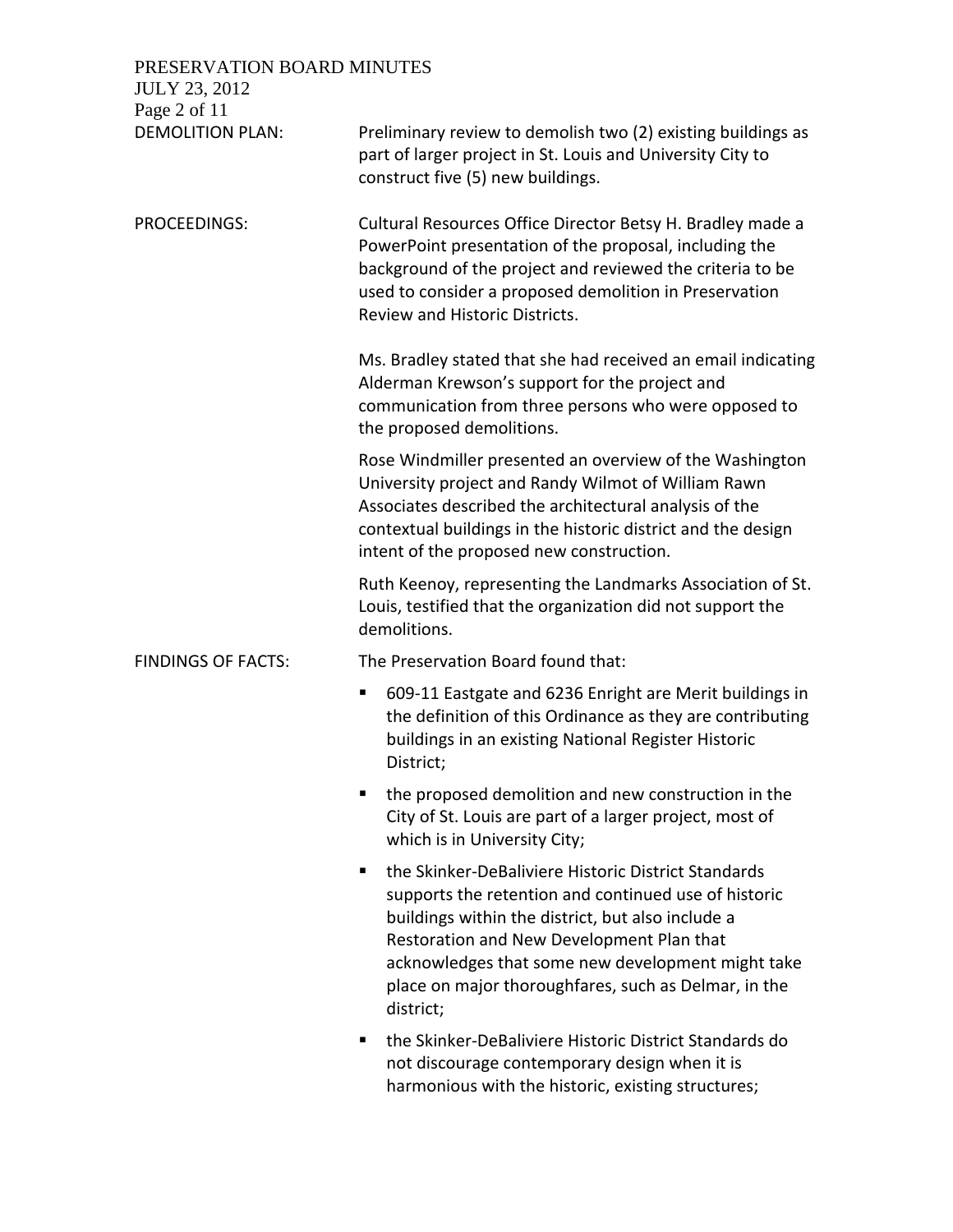# PRESERVATION BOARD MINUTES JULY 23, 2012 Page 3 of 11

| 1ge o 01 11    |                                                                                                                                                                                                                                                                                                                                                                                                                                                                                                                                                                                                                                     |
|----------------|-------------------------------------------------------------------------------------------------------------------------------------------------------------------------------------------------------------------------------------------------------------------------------------------------------------------------------------------------------------------------------------------------------------------------------------------------------------------------------------------------------------------------------------------------------------------------------------------------------------------------------------|
|                | the criteria in City Ordinance #64832 discourages the<br>demolition of sound, Merit structures but provides<br>additional guidance for the consideration of the effect of<br>proposed demolitions on the neighborhood and its<br>urban design and for the consideration of proposed new<br>construction;                                                                                                                                                                                                                                                                                                                            |
|                | Washington University's Loop Retail and Student<br>٠<br>Apartment project would include the development of a<br>large mixed-use building at the corner of Delmar and<br>Eastgate, a portion of which would be in the City of St.<br>Louis;                                                                                                                                                                                                                                                                                                                                                                                          |
|                | the project would also include a residential building at<br>п<br>the intersection of Eastgate and Enright, a portion of<br>which also would be in the City of St. Louis;                                                                                                                                                                                                                                                                                                                                                                                                                                                            |
|                | the Skinker-DeBaliviere Historic District committee<br>٠<br>reviewed the proposal and approved it in concept and<br>requests that the demolition of 609-11 Eastgate not take<br>place until the project is ready to move forward and that<br>Washington University continue to consult on the design<br>and proposed materials for the new buildings; and                                                                                                                                                                                                                                                                           |
|                | that the Cultural Resources Office requests also that<br>٠<br>consultation continue on the final design of the new<br>buildings in the local historic district.                                                                                                                                                                                                                                                                                                                                                                                                                                                                     |
| <b>ACTION:</b> | It was the decision of the Preservation Board that the<br>proposed demolitions and new construction would be in<br>accordance with the guidance in the Skinker-DeBaliviere<br>Historic District Standards and meet the criteria for<br>demolition and new construction in City Ordinance #64832,<br>and that the new buildings have been designed to have a<br>contemporary character, yet to be compatible with the<br>buildings in the historic district in terms of setbacks,<br>articulation, rhythm, and overall architectural character as<br>they introduce a larger scale into the Delmar and Parkview<br>Gardens vicinity. |
|                | Board Member David Richardson moved to grant<br>Preliminary Approval to the project subject to the applicant<br>working with staff to consult on the design of the new<br>buildings; and that no demolition of 609-11 Eastgate take<br>place until the applicant applies for building permits,<br>beyond site preparation and footings work, for construction                                                                                                                                                                                                                                                                       |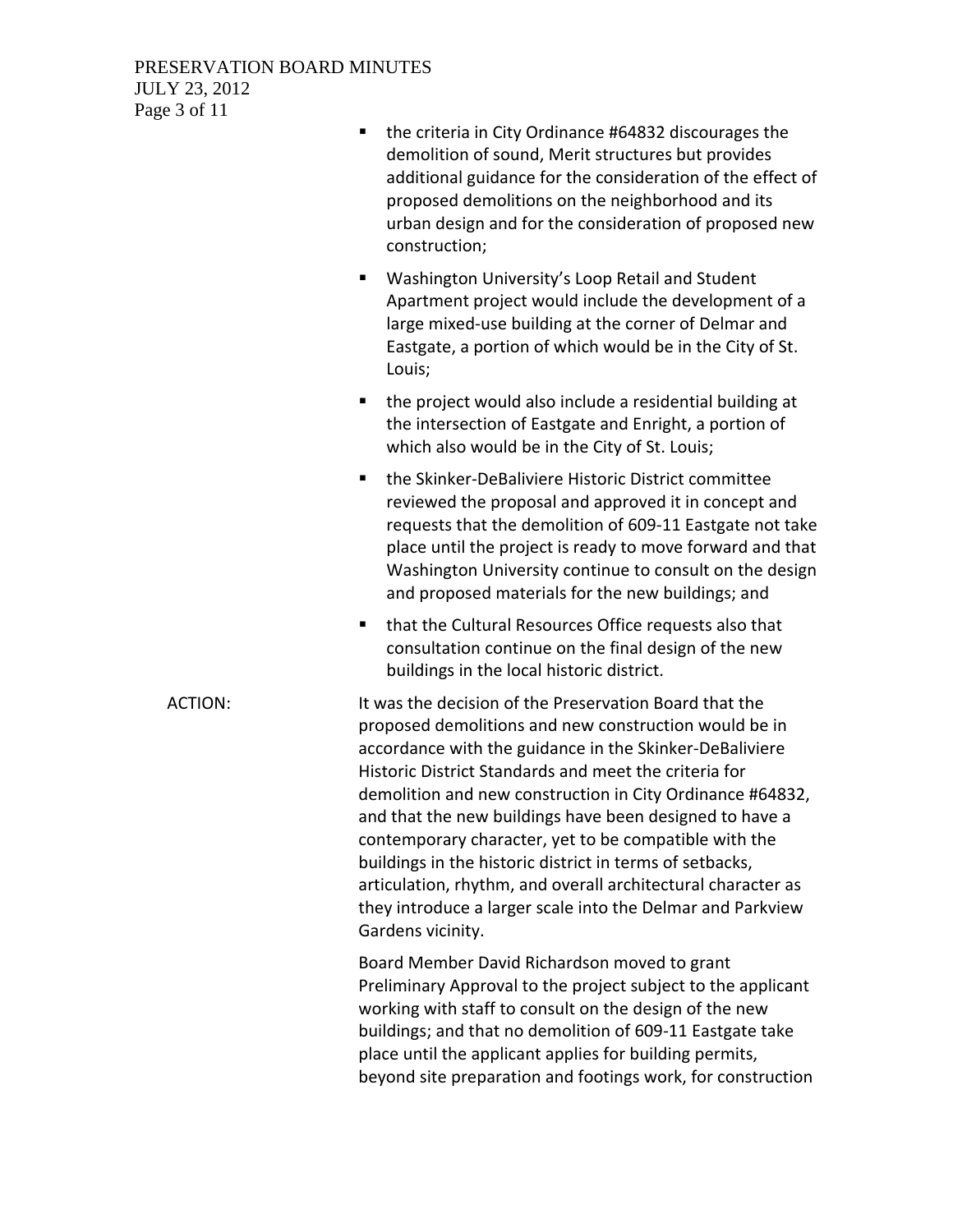## PRESERVATION BOARD MINUTES JULY 23, 2012 Page 4 of 11

of the new buildings. Mr. Visintainer seconded the motion. The motion passed unanimously.

#### **APPEALS OF STAFF DENIALS**

#### **B. 2012.0798 6300 MINNESOTA AVENUE NATIONAL REGISTER DISTRICT**

Owner: St. Louis City Catholic Church Real Estate Corporation Applicant: Ahrens Contracting Inc.

| <b>DEMOLITION PLAN:</b>   | Appeal of the Director's denial of a demolition permit<br>application to demolish the former SS. Mary and Joseph<br>Parish School.                                                                                                                                                                                                                                                                                                                                                         |
|---------------------------|--------------------------------------------------------------------------------------------------------------------------------------------------------------------------------------------------------------------------------------------------------------------------------------------------------------------------------------------------------------------------------------------------------------------------------------------------------------------------------------------|
| <b>PROCEEDINGS:</b>       | Cultural Resources Office Director Betsy H. Bradley made a<br>presentation about the property and reviewed the criteria<br>to be used to consider a proposed demolition in a National<br>Register Historic District and in a Preservation Review<br>District. She reported that she had received two emails<br>expressing opposition to the proposed demolition and<br>submitted copies of the emails into the record. She also<br>submitted Ordinances #64689 and #64832 into the record. |
| <b>FINDINGS OF FACTS:</b> | Representing the Archdiocese, Robert Palisch reviewed the<br>demolition criteria on behalf of the Archdiocese.                                                                                                                                                                                                                                                                                                                                                                             |
|                           | Father Ron Hopmeir testified on behalf of St. Stephen<br>Parish describing the attempts that the parish made to<br>maintain the building so that it could be returned to use,<br>and the impact the vacant building has on the remainder of<br>the SS. Mary and Joseph Parish facility.                                                                                                                                                                                                    |
|                           | Sister Mary Ann Nestel testified on the recent investments<br>in the neighborhood and the attempts that had been made<br>to have the school occupied by a charter school program.                                                                                                                                                                                                                                                                                                          |
|                           | Mary Anne Simons, representing the Carondelet Historical<br>Society, expressed support for demolition.                                                                                                                                                                                                                                                                                                                                                                                     |
|                           | Sister Marion Renkens, Administrator of the Sisters of St.<br>Joseph Motherhouse, testified on the impact the vacant<br>building has on the sisters living in the facility. She entered<br>into the record petitions signed by the residents and a list<br>of crimes that had been observed in the school parking lot.                                                                                                                                                                     |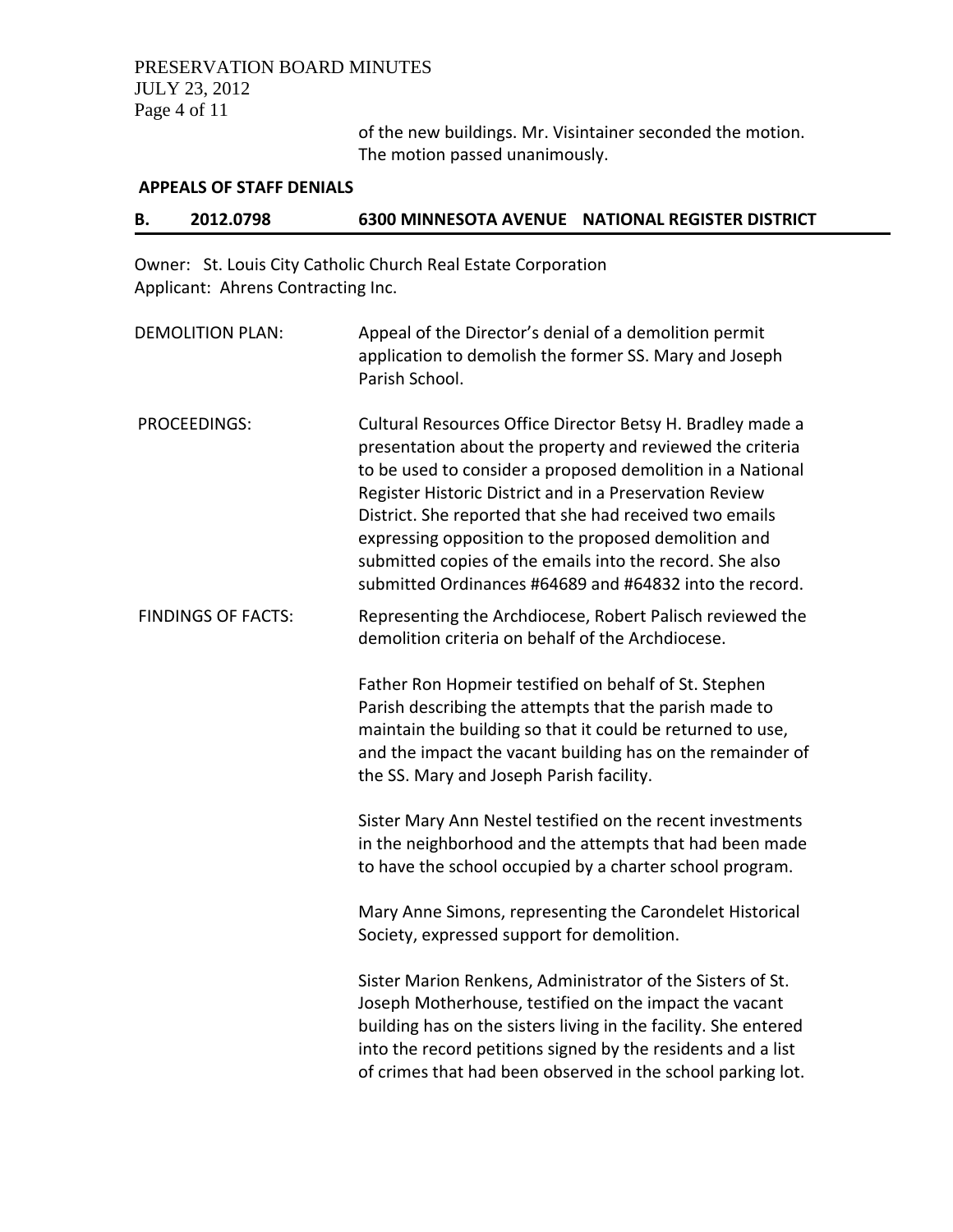| PRESERVATION BOARD MINUTES |  |
|----------------------------|--|
| JULY 23, 2012              |  |
|                            |  |

| 301120, 2012<br>Page 5 of 11 |                                                                                                                                                                                                                                           |
|------------------------------|-------------------------------------------------------------------------------------------------------------------------------------------------------------------------------------------------------------------------------------------|
|                              | Michael Allen and Lindsey Derrington of the Preservation<br>Research Office, spoke in opposition to the demolition.                                                                                                                       |
|                              | Ruth Keenoy of the Landmarks Association of St. Louis<br>testified in opposition to the demolition.                                                                                                                                       |
|                              | Karen Bode Baxter, of Missouri Preservation and a<br>consultant, spoke in opposition to the demolition.                                                                                                                                   |
|                              | Craig Shields, rehab consultant, spoke about the difficulties<br>of selling rehabilitated property across the street from the<br>vacant school.                                                                                           |
|                              | Alderman Thomas Villa testified in favor of the demolition<br>and requested that the Preservation Board approve<br>demolition of the school.                                                                                              |
| <b>FINDINGS OF FACTS</b>     |                                                                                                                                                                                                                                           |
|                              | The Preservation Board found that:                                                                                                                                                                                                        |
|                              | the SS. Mary and Joseph Parish School is a contributing<br>ш<br>building in the Central Carondelet National Register<br>Historic District and is located in a Preservation Review<br>District;                                            |
|                              | the former SS. Mary and Joseph Parish School is<br>ш<br>included in the Chapter 99 Blighting Study and<br>Redevelopment Plan, the 6300 and 6321 Minnesota Ave.<br>Redevelopment Area, LCRA Plan #1485, which was<br>adopted in June 2010; |
|                              | the school, which was closed in 1974, was used briefly<br>during the 1990s;                                                                                                                                                               |
|                              | the parish was closed and the former church, now a<br>٠<br>chapel, has been under the stewardship of St. Stephen<br>Protomartyr parish;                                                                                                   |
|                              | the former SS. Mary and Joseph Parish School, a<br>٠<br>contributing resource to the National Register district, is<br>considered to be a Merit building;                                                                                 |
|                              | in terms of the ordinance definition of soundness, the<br>٠<br>building is sound;                                                                                                                                                         |
|                              | the school is the only vacant and vandalized building in<br>the immediate vicinity and the specific site conditions at                                                                                                                    |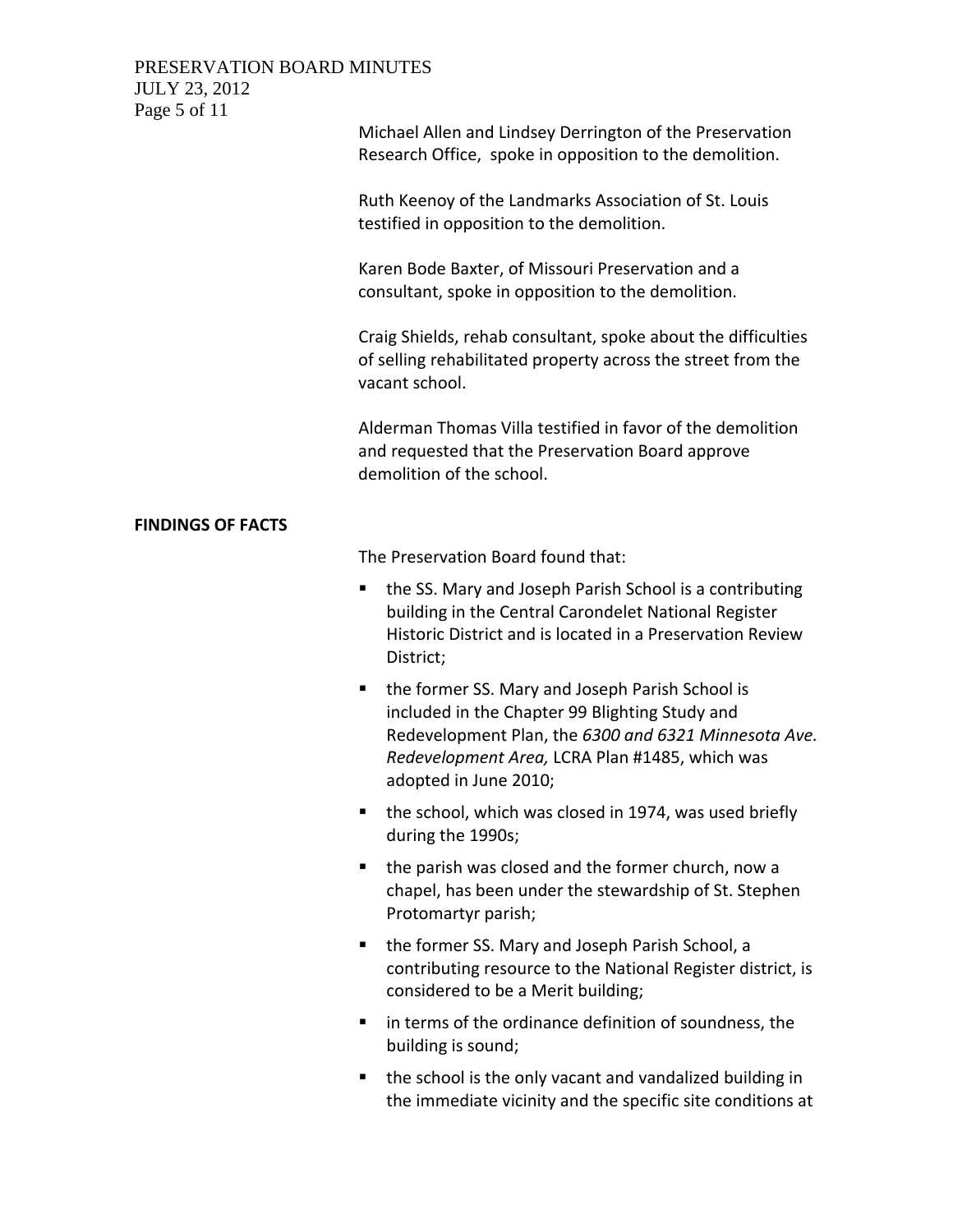#### PRESERVATION BOARD MINUTES JULY 23, 2012 Page 6 of 11

|                | the former church complex, with the parking lot at the<br>rear on the edge of a bluff and not visible from any<br>street, make the property an attractive nuisance;                                                                                                                                                                                                                                                                                                                                                                                                                                                                                                                                                                                                                                                                                                                                                        |
|----------------|----------------------------------------------------------------------------------------------------------------------------------------------------------------------------------------------------------------------------------------------------------------------------------------------------------------------------------------------------------------------------------------------------------------------------------------------------------------------------------------------------------------------------------------------------------------------------------------------------------------------------------------------------------------------------------------------------------------------------------------------------------------------------------------------------------------------------------------------------------------------------------------------------------------------------|
|                | the Archdiocese, Parish of St. Stephen Protomartyr, and<br>п<br>the Carondelet Community Betterment Federation<br>(CCBF) have made attempts to sell the school and place<br>a charter school or residential uses in the building with<br>no success; and                                                                                                                                                                                                                                                                                                                                                                                                                                                                                                                                                                                                                                                                   |
|                | that the criteria of neighborhood effect, reuse potential,<br>٠<br>urban design, proposed subsequent construction,<br>commonly controlled property and accessory structures<br>were also considered.                                                                                                                                                                                                                                                                                                                                                                                                                                                                                                                                                                                                                                                                                                                       |
| <b>ACTION:</b> | It was the decision of the Preservation Board to overturn<br>the Director's denial and grant a demolition permit. The<br>Board concluded that economic conditions that would<br>reverse the situation were not likely to occur within another<br>year or two and that the Parish, Archdiocese, and the<br>Carondelet Community Betterment Federation had done all<br>that they could to find a new use and occupant for the<br>school building, including listing it on the National Register<br>to make historic tax credit use possible and the adoption of<br>a Chapter 99 Redevelopment plan. The Board noted that<br>some of the time the school was available for<br>redevelopment was during the heyday of the historic tax<br>credit use in St. Louis and the fact that no project went<br>forward during that time supports the conclusion that it is<br>not economically feasible to rehabilitate this building. |
|                | Board Member David Richardson made the motion to<br>approve the demolition. Mr. Visintainer seconded the<br>motion. Board Members David Visintainer, David<br>Richardson and Erin Wright supported the motion while<br>Antonio French and Nate Johnson voted against the motion.<br>Mr. Robinson abstained from voting. The motion passed 3<br>to 2.                                                                                                                                                                                                                                                                                                                                                                                                                                                                                                                                                                       |

## **C. 2012.0732 2233 CALIFORNIA AVENUE FOX PARK HISTORIC DISTRICT**

## Owner/Applicant: JoAnn Gill

RESIDENTIAL PLAN: Appeal of the Director's denial of a building permit application to install two (2) vinyl windows on the front façade of a two‐story residence installed without a permit.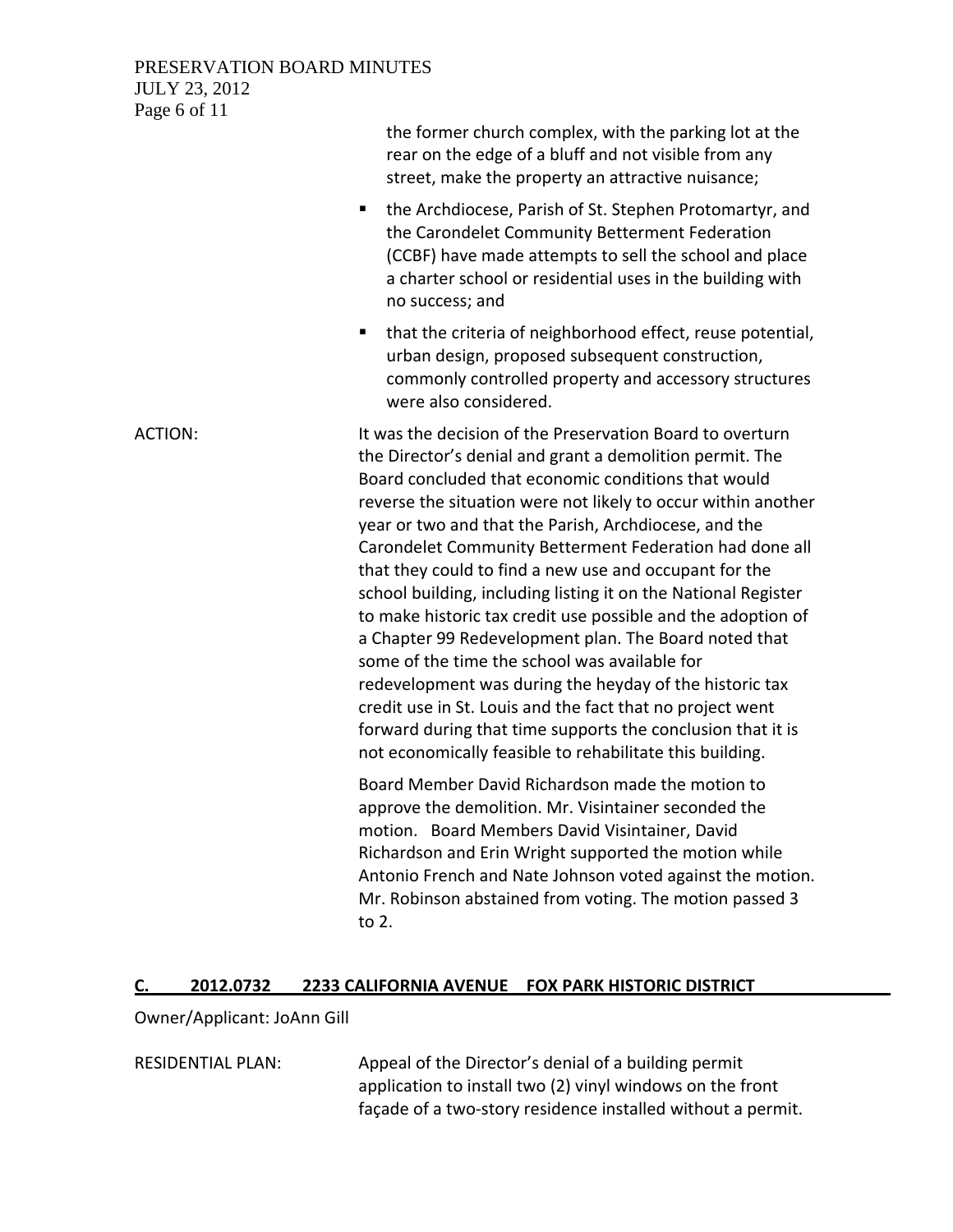PRESERVATION BOARD MINUTES

JULY 23, 2012 Page 7 of 11

| <b>PROCEEDINGS:</b>       | Andrea Gagen presented a PowerPoint presentation and an<br>overview of the project describing the vinyl single-hung<br>windows that had been installed without a permit. Ms<br>Gagen recommended that the Preservation Board uphold<br>the Director's denial as the installed windows do not comply<br>with the requirements of the Fox Park Historic District<br>Standards. She submitted into the record Ordinances<br>#64689 and #66098. |
|---------------------------|---------------------------------------------------------------------------------------------------------------------------------------------------------------------------------------------------------------------------------------------------------------------------------------------------------------------------------------------------------------------------------------------------------------------------------------------|
|                           | JoAnn Gill, property owner, testified on her own behalf. She<br>stated that she had attempted to obtain historic<br>replacement windows and that she could not afford to<br>replace the non-compliant windows.                                                                                                                                                                                                                              |
| <b>FINDINGS OF FACTS:</b> | The Preservation Board found that:<br>the windows do not meet the Fox Park Historic District<br>٠<br>Standards;                                                                                                                                                                                                                                                                                                                             |
|                           | the owner had attempted to obtain historic replacement<br>windows but could not afford to replace the non-<br>compliant windows;                                                                                                                                                                                                                                                                                                            |
|                           | to require the owner to replace the windows would<br>п<br>constitute an economic hardship; and                                                                                                                                                                                                                                                                                                                                              |
|                           | that no comment regarding the proposal was received<br>ш<br>from the Ward 7 Alderwoman.                                                                                                                                                                                                                                                                                                                                                     |
| ACTION:                   | It was the decision of the Preservation Board to overturn<br>the Director's denial and grant a variance based on<br>economic hardship. The motion was made by Board<br>Member David Richardson and seconded by Mr. Johnson.<br>The motion passed unanimously.                                                                                                                                                                               |

#### **D. 2012.0813 3730‐32 BLAIR AVENUE HYDE PARK HISTORIC DISTRICT**

Owner/Applicant: Beginnings & Beyond – Dion Robinson

- RESIDENTIAL PLANS: Appeal of the Director's denial of an application for a building permit for exterior alterations to a 3‐unit residential apartment building.
- PROCEEDINGS: Andrea Gagen presented a PowerPoint presentation and an overview of the project. She detailed the many alterations that had been done to the building that did not comply with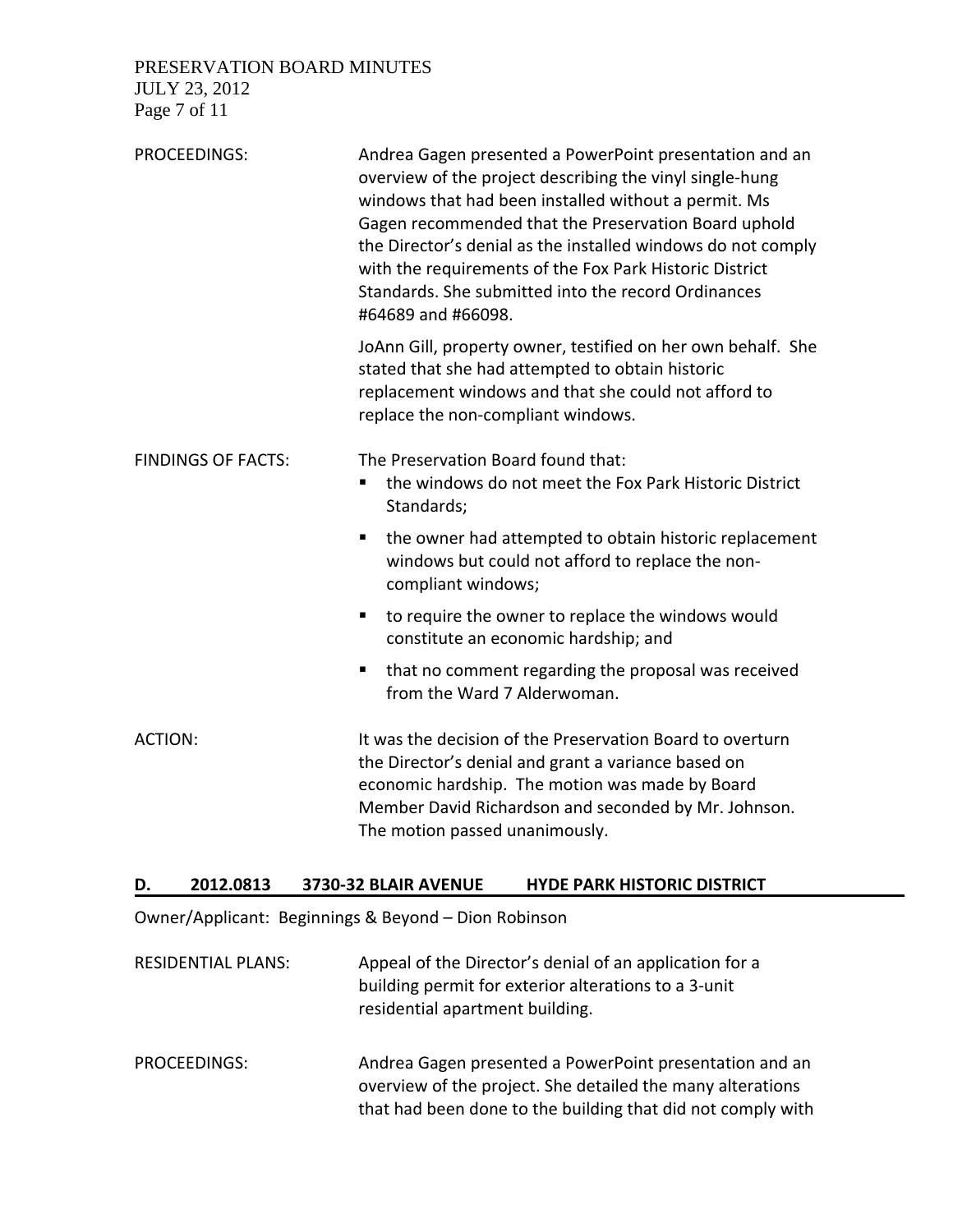## PRESERVATION BOARD MINUTES JULY 23, 2012

Page 8 of 11

|                           | the Hyde Park Historic District Standards. Ms. Gagen also<br>submitted into the record Ordinances #64689 and #57484.<br>She recommended that the Preservation Board uphold the<br>staff's denial of the project, as the alterations do not comply<br>with the Hyde Park Historic District standards. Jan<br>Cameron, Preservation Administrator, presented<br>information concerning Building Division citations and<br>Housing Court action for work done on the property. |
|---------------------------|-----------------------------------------------------------------------------------------------------------------------------------------------------------------------------------------------------------------------------------------------------------------------------------------------------------------------------------------------------------------------------------------------------------------------------------------------------------------------------|
|                           | Lawrence Quarles, architect for the project, testified in<br>support of the project.                                                                                                                                                                                                                                                                                                                                                                                        |
|                           | Dion Robinson, property owner, testified on his own behalf.                                                                                                                                                                                                                                                                                                                                                                                                                 |
|                           | 3 <sup>rd</sup> Ward Alderman Freeman Bosley Sr., testified in support<br>of the project.                                                                                                                                                                                                                                                                                                                                                                                   |
| <b>FINDINGS OF FACTS:</b> | The Preservation Board found that:                                                                                                                                                                                                                                                                                                                                                                                                                                          |
|                           | exterior alterations had been made to the building<br>٠<br>without permits;                                                                                                                                                                                                                                                                                                                                                                                                 |
|                           | many of the alterations do not meet the Hyde Park<br>ш<br>Historic District standards; and                                                                                                                                                                                                                                                                                                                                                                                  |
|                           | that the owner should work with the Cultural Resources<br>п<br>Office to resolve these violations.                                                                                                                                                                                                                                                                                                                                                                          |
| <b>ACTION:</b>            | It was the decision of the Preservation Board to uphold the<br>Director's denial of the exterior alterations as they did not<br>meet the Hyde Park Historic District standards. The<br>motion was made by Board Member David Visintainer and<br>seconded by Mr. Robinson. The motion passed<br>unanimously.                                                                                                                                                                 |
| Е.                        | Deferred to a future meeting.                                                                                                                                                                                                                                                                                                                                                                                                                                               |

## **SPECIAL AGENDA ITEMS**

Nominations to the National Register of Historic Places

# **F. Tillie's Corner ‐ 1349, 1351 & 1353 N. Garrison Avenue**

| ACTION: | It was decision of the Preservation Board to direct the staff |
|---------|---------------------------------------------------------------|
|         | to prepare a report for the Missouri State Historic           |
|         | Preservation Office that Tillie's Corner meets the            |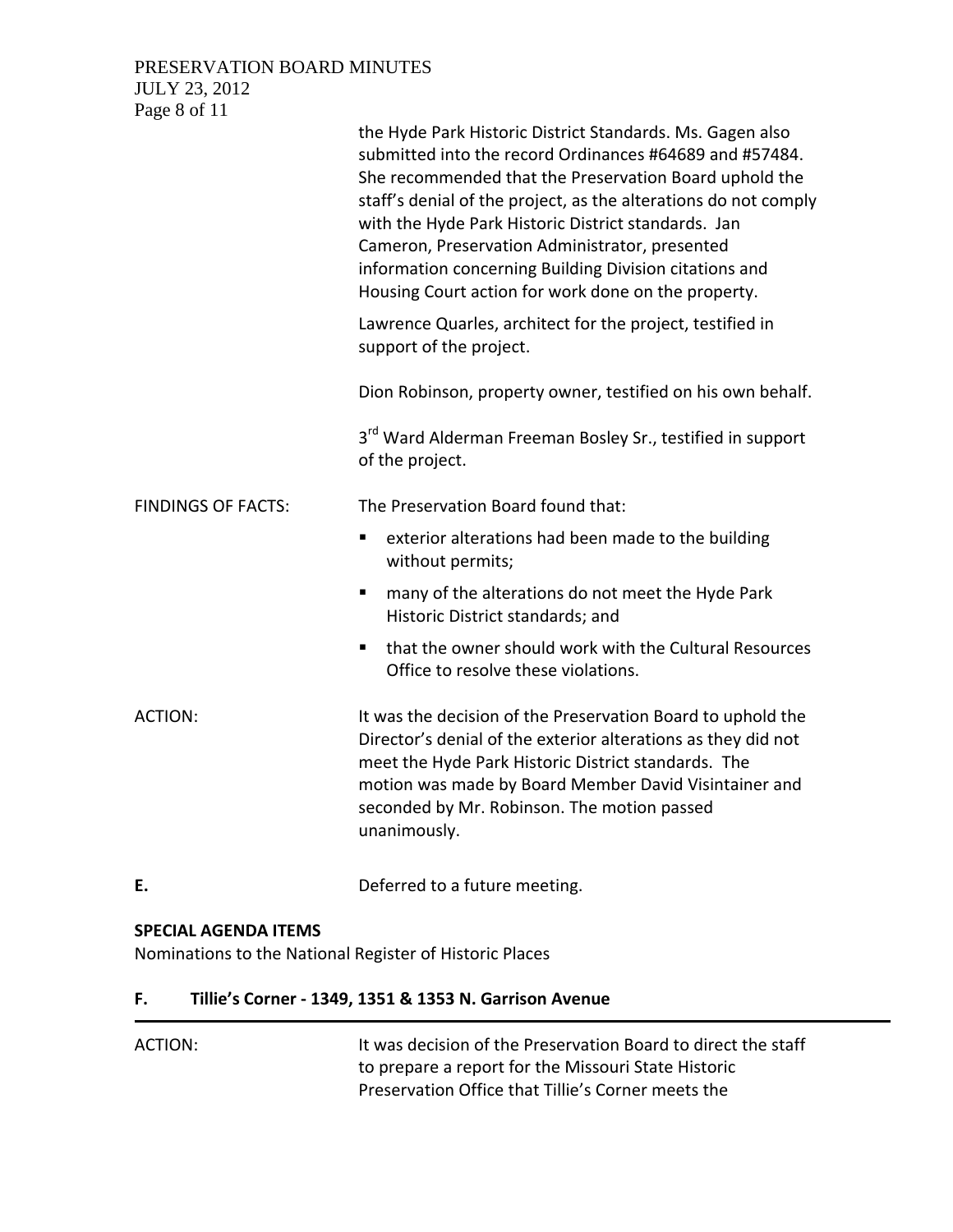## PRESERVATION BOARD MINUTES JULY 23, 2012 Page 9 of 11

requirements of National Register Criterion A in the area of Ethnic Heritage/Black and Commerce.

#### **G**. **Executive Office Building – 515‐17 Olive Street**

ACTION: It was decision of the Preservation Board to direct the staff to prepare a report for the Missouri State Historic Preservation Office that the Executive Office Building meets the requirements of National Register Criterion A in the area of Commerce and Criterion C, architecture. The motion was made by Board Member Anthony Robinson and seconded by Mr. Richardson. The motion passed unanimously

#### **H. Central (Yeatman) High School ‐ 3616 N. Garrison Avenue**

ACTION: It was decision of the Preservation Board to direct the staff to prepare a report for the Missouri State Historic Preservation Office that the Central (Yeatman) High School meets the registration requirements of the "St. Louis, Missouri Public Schools of William B. Ittner Multiple Property Document, and that the school is eligible for listing in the National Register under Criterion C for Architecture. The motion was made by Board Member Anthony Robinson and seconded by Mr. Richardson. The motion passed unanimously

## **I. ABC Auto Sales Company Building – 3509‐27 Page Boulevard**

ACTION: It was decision of the Preservation Board to direct the staff to prepare a report for the Missouri State Historic Preservation Office that the ABC Auto Sales Company Building meets the requirements of National Register Criterion of the "Historic Auto‐related Resources of St. Louis Multiple Property Document," and is also eligible for listing in the National Register under Criterion C for Architecture. The motion was made by Board Member Anthony Robinson and seconded by Mr. Richardson. The motion passed unanimously

#### **J. Municipal Courts Building – 1320 Market Street**

ACTION: It was decision of the Preservation Board to direct the staff to prepare a report for the Missouri State Historic Preservation Office that the Municipal Courts Building meets the requirements of National Register Criterion C for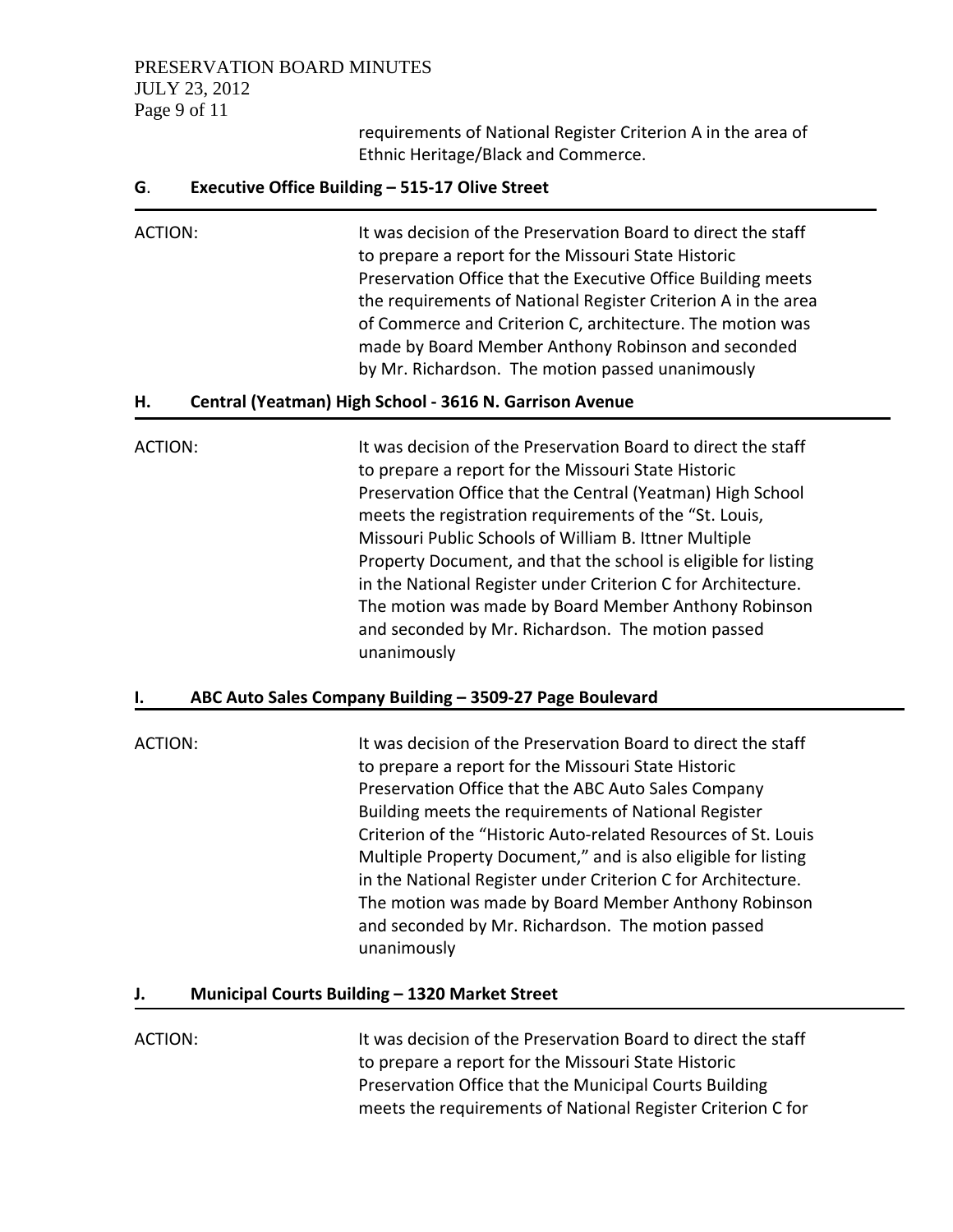Architecture. The motion was made by Board Member Anthony Robinson and seconded by Mr. Richardson. The motion passed unanimously.

**K**. **St. Francis DeSales Historic District –** (Roughly bounded by Nebraska, Victor, Jefferson, Sidney, Texas, Gravois and Pestalozzi Street)

ACTION: It was decision of the Preservation Board to direct the staff to prepare a report for the Missouri State Historic Preservation Office that the St. Francis DeSales Historic District meets the requirements of National Register Criterion Criterion A for Ethnic Heritage. The motion was made by Board member David Richardson and seconded by Mr. Robinson. The motion passed unanimously.

## **L. Forest Park Southeast Historic District Boundary Increase IV**

ACTION: It was decision of the Preservation Board to direct the staff to prepare a report for the Missouri State Historic Preservation Office that the Forest Park Southeast Historic District Boundary Increase IV meets the requirements of National Register Criterion C for Architecture. The motion was made by Board Member Anthony Robinson and seconded by Mr. Richardson. The motion passed unanimously.

## **M. North Broadway Glass & Plow Warehouse District – 2500‐16 North Broadway**

| <b>ACTION:</b> | It was decision of the Preservation Board to direct the staff<br>to prepare a report for the Missouri State Historic<br>Preservation Office that the North Broadway Glass & Plow<br>Warehouse District meets the requirements of National<br>Register Criterion A in the area of Commerce and Criterion C<br>for architecture. The motion was made by Board Member<br>Anthony Robinson and seconded by Mr. Richardson. The<br>motion passed unanimously. |
|----------------|----------------------------------------------------------------------------------------------------------------------------------------------------------------------------------------------------------------------------------------------------------------------------------------------------------------------------------------------------------------------------------------------------------------------------------------------------------|
| Ν.             | O'Fallon Park Historic District - (Generally bounded by Newstead, Pope,                                                                                                                                                                                                                                                                                                                                                                                  |

Florissant, Harris, Algernon, Adelaide, Warne, Green Lea, Fair and Lee Avenues).

| ACTION: | It was decision of the Preservation Board to direct the staff |
|---------|---------------------------------------------------------------|
|         | to prepare a report for the Missouri State Historic           |
|         | Preservation Office that the O'Fallon Park Historic District  |